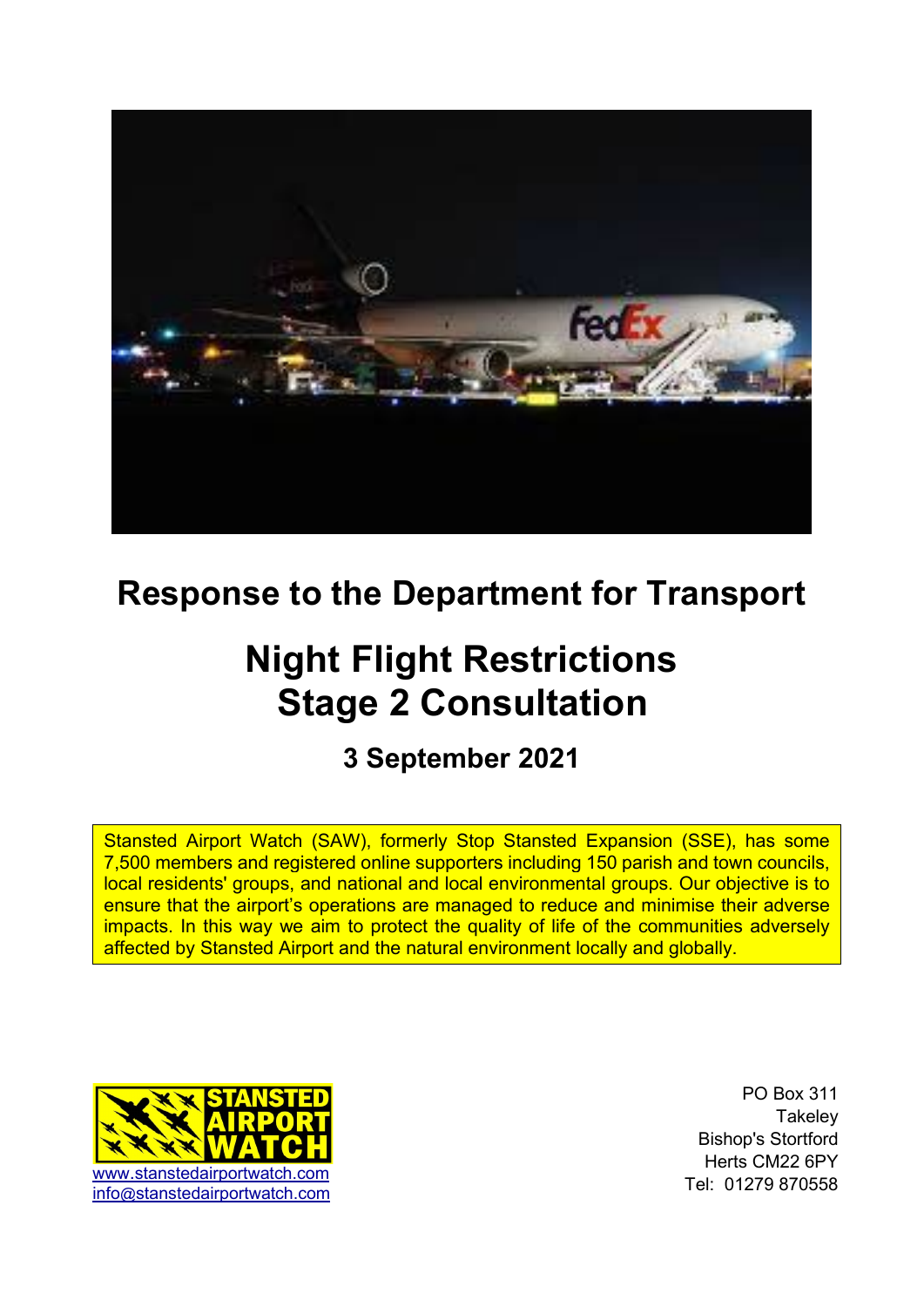# **1. Introduction**

- 1.1 Stansted Airport Watch ('SAW') welcomes the opportunity to respond to this Department for Transport ('DfT') Stage 2 Consultation on Night Flight Restrictions.
- 1.2 We start by expressing our disappointment at the DfT announcement in July 2021 that the existing framework of restrictions would be rolled over for yet another year, i.e. three years from the original 2022 end-date instead of the proposed two years.
- 1.3 The reasoning provided by the DfT in the Executive Summary of the July 2021 Decision Document that "there is an argument for not changing limits at this stage, in so far as we do not have sufficient evidence to support a substantial change in policy" highlights the current policy and regulatory vacuum concerning noise limits and controls. Moreover, the lack of evidence may largely be due to the fact that there has been inadequate consultation on whether the current night flight restrictions are fit for purpose.
- 1.4 At the start of the Stage 2 Consultation Document ('the Consultation Document') the DfT makes the following statement:

*"The government recognises that noise from aircraft taking-off and landing at night is often regarded by communities as the most disturbing form of airport operations. We also recognise that there is evidence, including in the World Health Organisation's (WHO) revised Environmental Noise Guidelines for the European Region, that sleep disturbance caused by aircraft night operations can have adverse health impacts on overflown communities".*[1](#page-1-0)

- 1.5 We agree with this statement and note that the 2018 WHO revised *Guidelines* for aircraft noise *"strongly recommend"* limits of 45dB Lden during the day and 40dB Lnight at night compared with the previous levels of 55dB and 45dB respectively.
- 1.6 We also remind the DfT of the following commitment made in its July 2004 consultation on Night Flying Restrictions at Heathrow, Gatwick and Stansted, in relation to the (then) WHO *Guidelines for Community Noise* which set a limit of 45dB for the protection of human health:

*"3.12 The guideline values are very low. It would be very difficult, if not impossible, to achieve them in the short to medium term without draconian measures – but that is not what the WHO proposed. The recommendation was that the Guidelines for Community Noise should be adopted as long-term targets for improving human health. This is also consistent with the advice above. The UK government is committed to take account of this. In respect of aircraft noise at night, the 30-year time horizon of the White Paper, provides a suitable time parameter for 'longer term."* [2](#page-1-1)

# [Emphasis added]

- 1.7 The new Night Flying Restrictions to apply from October 2025 are likely to continue to apply until at 2030 ─ i.e. to the end of the 2030 time horizon of the [Air Transport] White Paper referred to above. If the DfT is not prepared to follow the most recent scientific advice from the WHO and impose a 40dB limit on aircraft noise at night, it should at least honour its earlier commitment and impose a 45dB limit in line with the earlier WHO *Guidelines*. The protection of human health must be a key priority for the government and the scientific advice is clear.
- 1.8 The DfT seeks to justify non-compliance with the WHO scientific advice by citing the economic benefits of aviation, claiming that:

*"The sector directly provided around 230,000 jobs [2018] with many more employed indirectly and the sector contributed at least £22 billion annually to UK GDP".*[3](#page-1-2) 

\_\_\_\_\_\_\_\_\_\_\_\_\_\_\_\_\_\_\_\_\_\_\_\_\_\_\_\_\_\_\_ <sup>1</sup> Consultation Document, 'Background', para 1.

<span id="page-1-1"></span><span id="page-1-0"></span><sup>2</sup> *'Night Flying Restrictions at Heathrow, Gatwick and Stansted. Stage 1 of Consultation on Restrictions to apply from 30 October 2005'*, DfT, July 2004, para 3.12.

<span id="page-1-2"></span><sup>3</sup> Consultation Document, 'Background', para 2.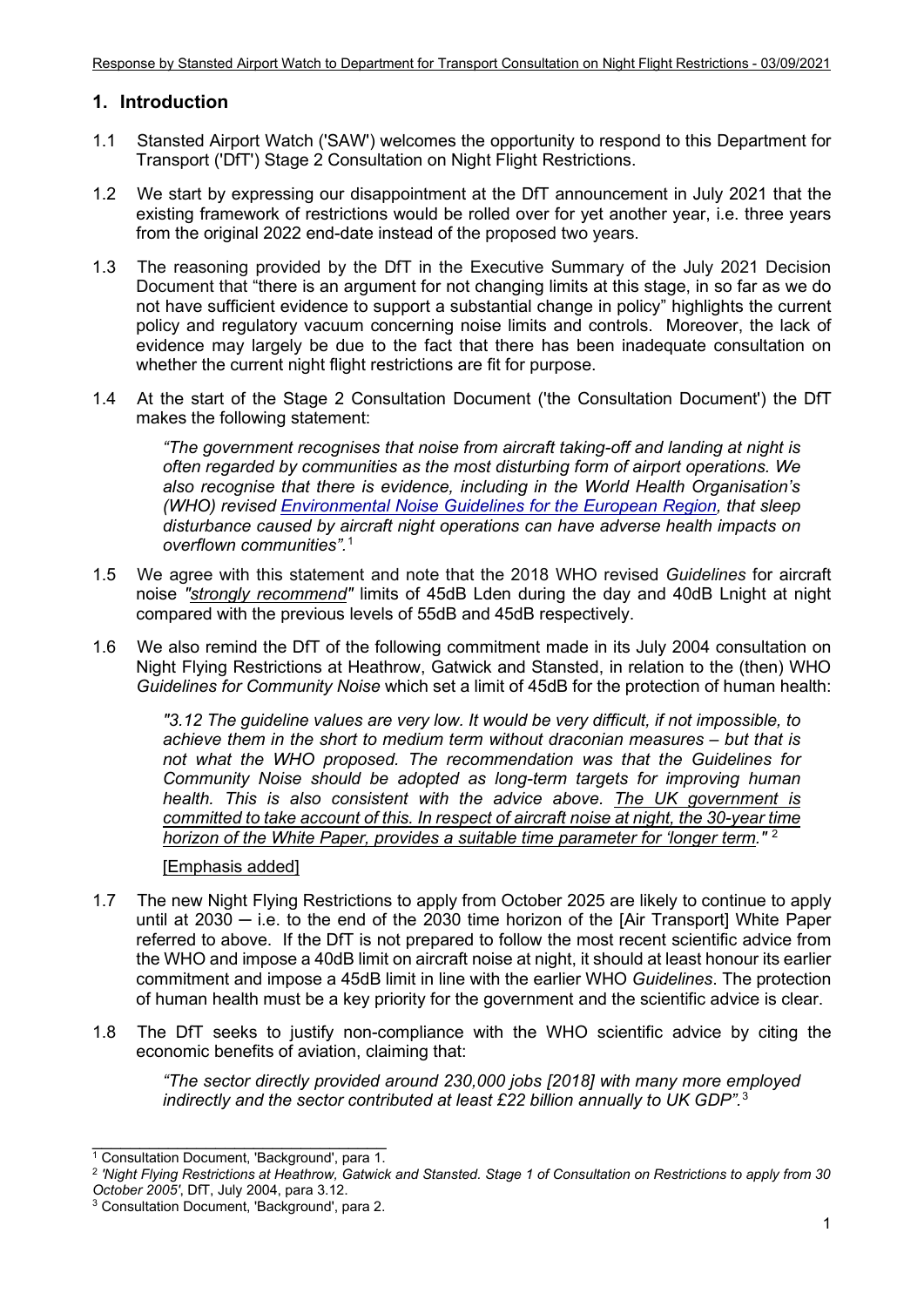1.9 However, in seeking to maximise its portrayal of the economic benefits of aviation the DfT has distorted the economic evidence by combining the aerospace industry (i.e. manufacture and servicing of aircraft and spacecraft, civilian and military) with the air transport sector (airports and airlines). The correct economic statistics, as evidenced by the ONS Annual Business Survey for 2018 are as follows:

| <b>Standard Industrial Classification</b>                       | <b>GVA</b><br>(£billion) | <b>Jobs</b><br>'000 |
|-----------------------------------------------------------------|--------------------------|---------------------|
| SIC 51 (Air Transport)                                          | 9.9                      | 80                  |
| SIC 52.23 (Service activities incidental to air transportation) | 71                       | 57                  |
| Total                                                           | 17.0                     | 137                 |

*Source: Office of National Statistics Annual Business Survey 2018. Until recently the DfT defined the aviation sector as those activities within SIC51 and SIC52.23. It is unclear why aerospace has now been added but this clearly has the effect of overstating the contribution of aviation to GVA and jobs.* 

- 1.10 We fully accept that an equitable balance needs to be struck between the adverse environmental impacts of night flights and the economic benefits. However, the DfT must be seen to be an honest broker in this regard and it will not be viewed as such if it continues to present exaggerated claims for the economic benefits of aviation.
- 1.11 Confidence is further eroded as a result of the DfT repeatedly postponing the introduction of the new regime, and therefore the opportunity to begin applying stricter controls on night noise in order better to protect the health of local communities. The new regime will not now begin until three years later than originally planned. And it does not inspire confidence to note the incorrect spelling of Stansted ("Stanstead") in the Consultation Document.
- 1.12 In the introductory notes to the Consultation, the DfT states:

*"It is also important the government finds the right balance between limiting the adverse environmental impacts that night flights have on communities, while supporting the aviation sector … and the businesses that depend on the availability of night flights to deliver critical goods and services."* [Emphasis added]

- 1.13 A key issue for this Consultation should be to establish which night flights are actually essential, i.e. could not reasonably operate between 0700 and 2300. We are very doubtful that all of the charter holiday flights, scheduled passenger flights and cargo flights that currently operate during the night could all be described as "critical".
- 1.14 Turning specifically to Stansted, where the current night flights quota of 13,700 flights per annum is more than twice as many as presently allowed at Heathrow (5,800), there is a pressing need to ease the burden of night flights upon local communities.
- 1.15 Average noise levels are meaningful up to a point but local people hear aircraft noise as a number of discrete noisy events. In that respect, the night flight restrictions for both the number of movements and the quota count are arguably closer to the noise disturbance that people actually hear compared with an equivalent averaged LAeq.8-hour night contour. The impact of each individual noise event is lost within the averaged LAeq.
- 1.16 We trust the above introductory points are helpful in setting the context for our responses to the specific questions asked in the Consultation, which we deal with in the next section.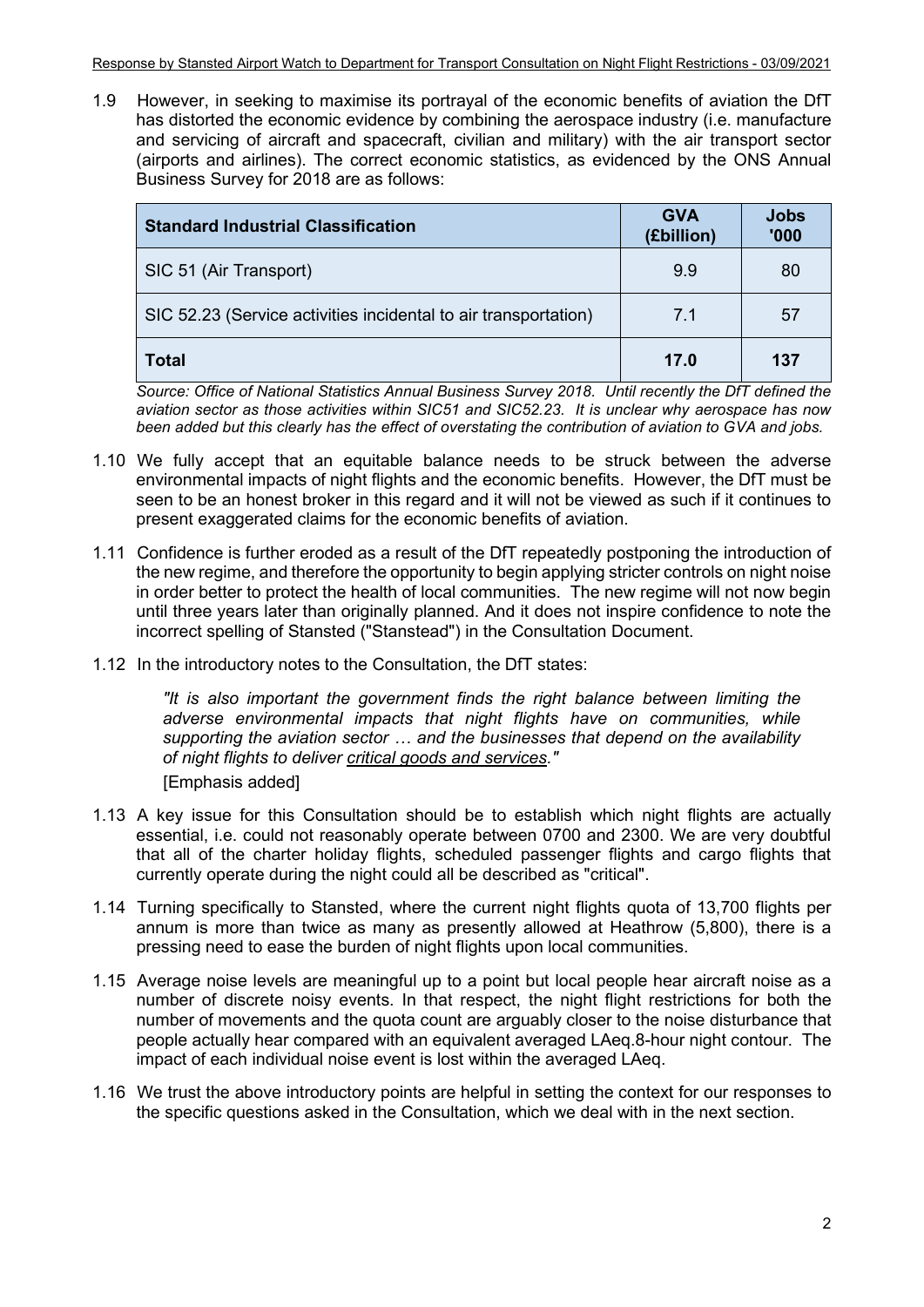# **2. Response to Consultation Questions**

*Q1-Q5: These questions are dealt with on our front cover page and in our covering email.* 

#### *Q6: Do you agree with our October 2022 to 2024 night noise objective for the designated airports?*

**A6:** No. The objective to "limit or reduce the number of people significantly affected by aircraft noise at night ..." is weaker than the Environmental Noise Directive 2002/49/EC ('END') which states that the objective is "to avoid, prevent or reduce on a prioritised basis the harmful effects, including annoyance, due to exposure to environmental noise"[4](#page-3-0) . The objective should be strengthened to match the END objective to take full account of the ever-growing evidence on the adverse health and other costs of night flights.

Furthermore, to qualify the objective with the statement "…while maintaining the existing benefits of night flights'" is unbalanced and subjective. It is biased in favour of the aviation industry by effectively guaranteeing no reduction in night flight numbers while leaving the introduction of less noisy aircraft at the discretion of the industry. The government's role as noise regulator at the designated airports should be to assess carefully and objectively both the benefits and the adverse noise and health impacts of night flights and strike an equitable balance. There has been no such assessment since 2006. Maintaining the current objective, as proposed, would further delay a proper evaluation of night flight benefits and harms.

#### *Q7: Do you agree with how our October 2022 to 2024 draft noise objective for the designated airports will be measured?*

- **A7:** We do not agree with the proposed objective, since it also does not set clear targets to reduce noise at night. Therefore, we only partially agree with the proposals for measuring it. We would wish to see the following additional measures introduced:
	- The movements limit should be reduced annually leading to a total ban on night flights, except in emergencies.
	- The Stansted annual quota points limit should be sharply reduced so that it begins to have some practical effect.
	- There should be an immediate ban on aircraft using reverse thrust when landing at night, except in emergencies.
	- Night should mean night, that is a full 8-hours from 2300 to 0700

#### *Q8: Do you agree that we should maintain the existing restrictions for two years from October 2022 to October 2024?*

**A8:** No, and following the DfT Decision in July 2021, we are now told that the current restrictions are to be extended for three years, until 2025. This is complacent, irresponsible and it fails to take account of ever-growing evidence of the adverse health effects and other costs of night flights. There has been no proper review of the night flight regime for 15 years. This is not a fair outcome for communities around airports and under flight paths by failing to reduce adverse impacts for another three years after October 2022. As a minimum, the opportunity must be taken of the Covid-19 situation to thoroughly review and revise government policy and night flight restrictions during Stage 2 of this Consultation. In particular the 2018 WHO *Guidelines* for aircraft noise should be fully implemented.

<span id="page-3-0"></span>\_\_\_\_\_\_\_\_\_\_\_\_\_\_\_\_\_\_\_\_\_\_\_\_\_\_\_\_\_\_\_ <sup>4</sup> END Article 1, Objective 1 - https://eur-lex.europa.eu/legal-content/EN/TXT/HTML/?uri=CELEX:32002L0049&from=EN.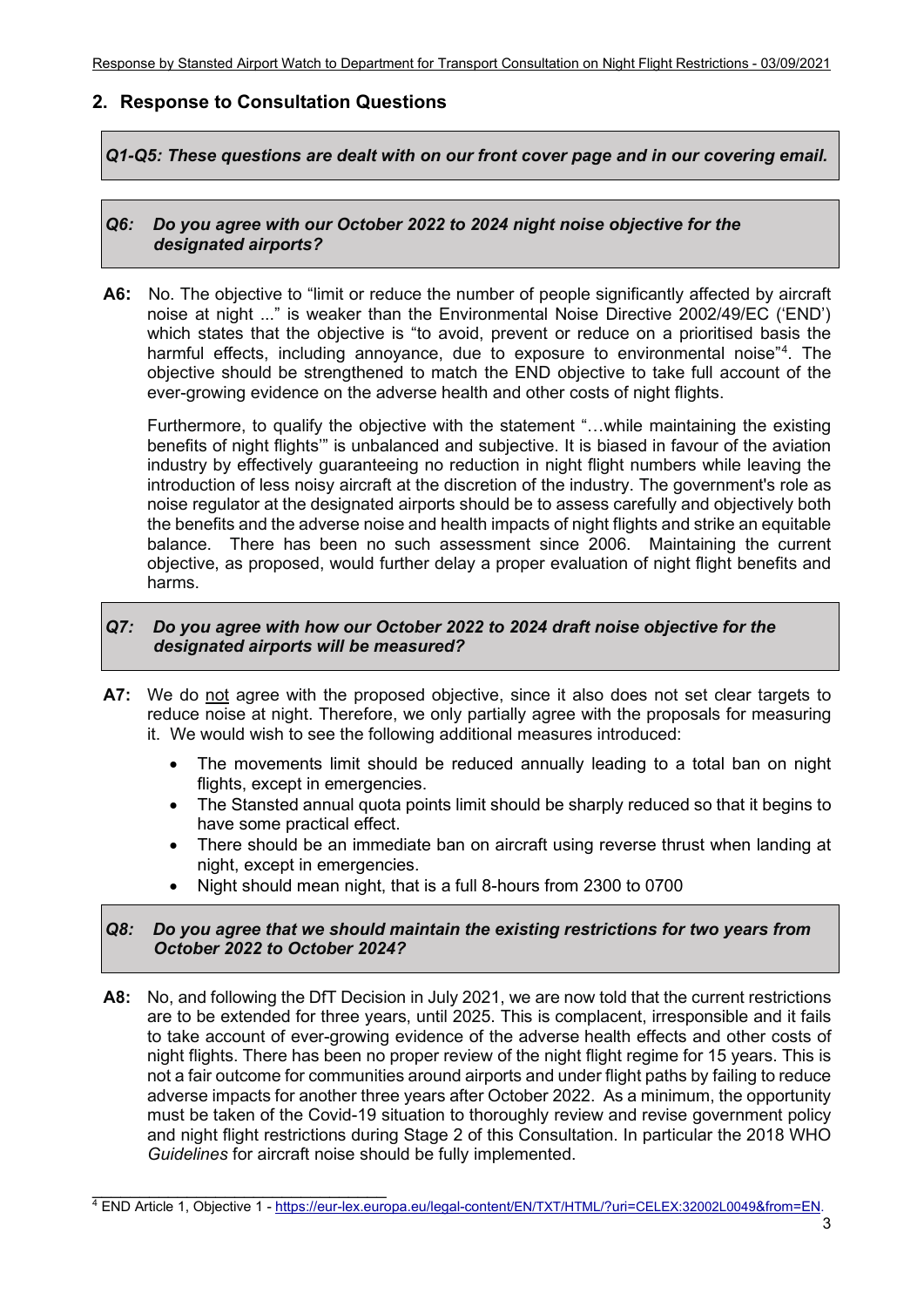#### *Q9: What would be the impacts to you should the government maintain the existing restrictions for two years, from October 2022 to October 2024 [now October 2025] (provide evidence to support your view)?*

- **A9:** Annex D of this consultation document shows that for some years, Stansted has underused its allocated winter quota count. If the current quota count levels were continued to October 2025, this would give the industry freedom to increase night noise experienced around the airport and under flight paths for another three years. This will not provide an adequate incentive for the industry to reduce the number of people significantly affected by aircraft noise at night. We wish to see, as a minimum during a three-year roll-over period, that a start is made in reducing the quota count points for Stansted.
- *Q10: What would be the impacts to you should the government allow the night flight restrictions in place at the designated airports to lapse (provide evidence to support your view)?*
- **A10:** The impact would be totally unacceptable. Designation has the potential to achieve effective regulation of aircraft noise with the powers afforded to the Secretary of State being properly exercised. This should not be allowed to lapse. Furthermore, designation should be improved with clear criteria for airports accompanied by robust and effective arrangements for the regulation of aircraft noise with far more challenging quantitative noise reduction targets and timescales using the powers that regulation provides

#### *Q11: Do you agree we should ban QC4 rated aircraft movements from operating at the designated airports between 23:30 and 06:00 from October 2022?*

**A11**: Yes and also during the shoulder periods - i.e. the ban should apply from 2300 to 0700.

#### *Q12: Provide evidence to support your view.*

**A12:** As less noisy aircraft enter service, it is entirely proper that the regulations are tightened to ensure older and noisier aircraft are phased out so that the benefits of advances in technology are shared more fairly between the industry and local communities. However, it is noted from Annex D of the Consultation Document that there were no QC4 night movements at Stansted in the last winter 2018/19 and summer 2019 periods. In the preceding seven winter and summer periods, QC4 movements amounted to less than 0.005% of total night movements at Stansted and the effect of this ban for communities living around Stansted Airport, whilst a step in the right direction, would be negligible.

#### *Q13: What are your views on the:*

- *• findings of the night flight dispensation review?*
- *• proposals for the night flight dispensation review?*
- **A13:** The DfT review shows that the definitions of flights qualifying for dispensations are currently inadequate. It appears that events that should be accommodated by normal scheduling and within standard resilience planning are being claimed as dispensations inflicting sleep disturbance on local communities particularly during the sensitive hour of 23.30 to 00.30. Stansted has a very high proportion of low-cost carrier airlines (over 85% of movements) which are more susceptible to knock-on delays causing the final flight of the day to land in the night quota period. It is unacceptable that during the four-year period between 2014 and 2018, there was a marked increase in dispensations at each airport, with the most notable increase being at Stansted. It is noted that in 2019 this trend has started to be reversed and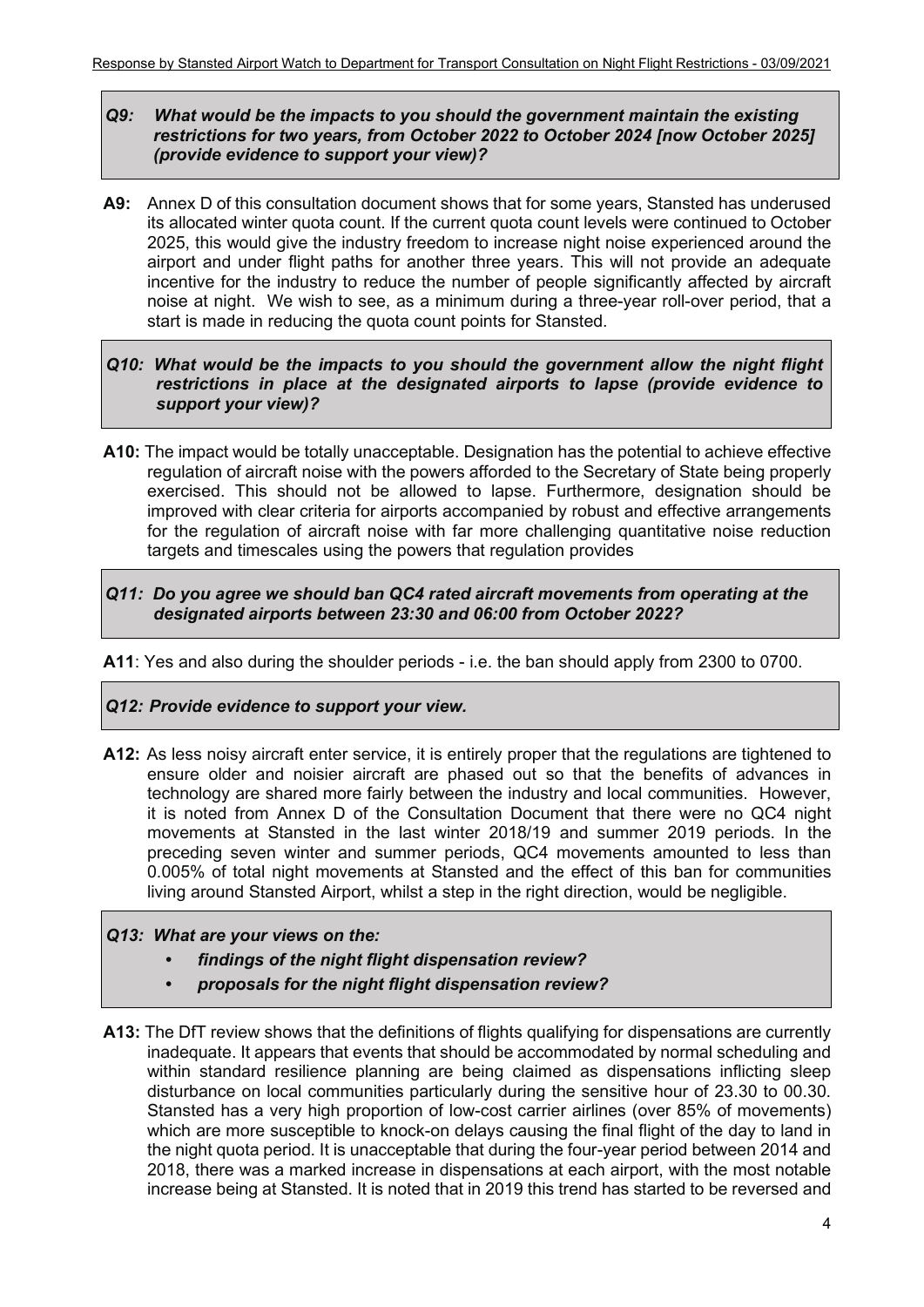this must be continued. The arrangements by which airports approve their own dispensations appear not to have been entirely effective. Many flights that do not qualify for dispensations have nonetheless been approved and dispensations have been used by Gatwick and Stansted routinely to increase the number of flights operating at night in the summer.

We support the three DfT proposed improvements for night flight dispensation. In addition, more efforts should be directed towards improving the reporting and monitoring of dispensations and reducing capacity related delays which should also be a key objective of the Airspace Modernisation programme

*Q14: Should disruption due to local weather qualify for dispensations?*

**A14:** Disruption due to local weather should only qualify for dispensation in genuinely exceptional circumstances. In all other circumstances it should be accommodated in the airlines' and airports' routine scheduling.

*Q15: Should disruption due to en-route weather qualify for dispensations?*

**A15:** Only in exceptional circumstances. En-route weather patterns should be accommodated in airlines' and airports' routine scheduling.

*Q16: Should disruption due to foreign airport weather qualify for dispensations?*

**A16:** Only in exceptional circumstances, as above.

*Q17: Should disruption caused by ATC industrial action qualify for dispensations?*

**A17:** Only in exceptional circumstances.

*Q18: Should disruption caused by industrial action by airport staff qualify for dispensations?*

**A18:** No.

*Q19: Should disruption caused by industrial action by airline staff qualify for dispensations?*

**A19:** No.

**Q20: Should network capacity delays qualify for dispensations?**

**A20:** No.

*Q21: Should delays caused by serious criminal or terrorist activity that affect multiple flights qualify for dispensations?*

**A21:** Yes, but on a case-by-case basis against set criteria e.g. a Major Incident being declared.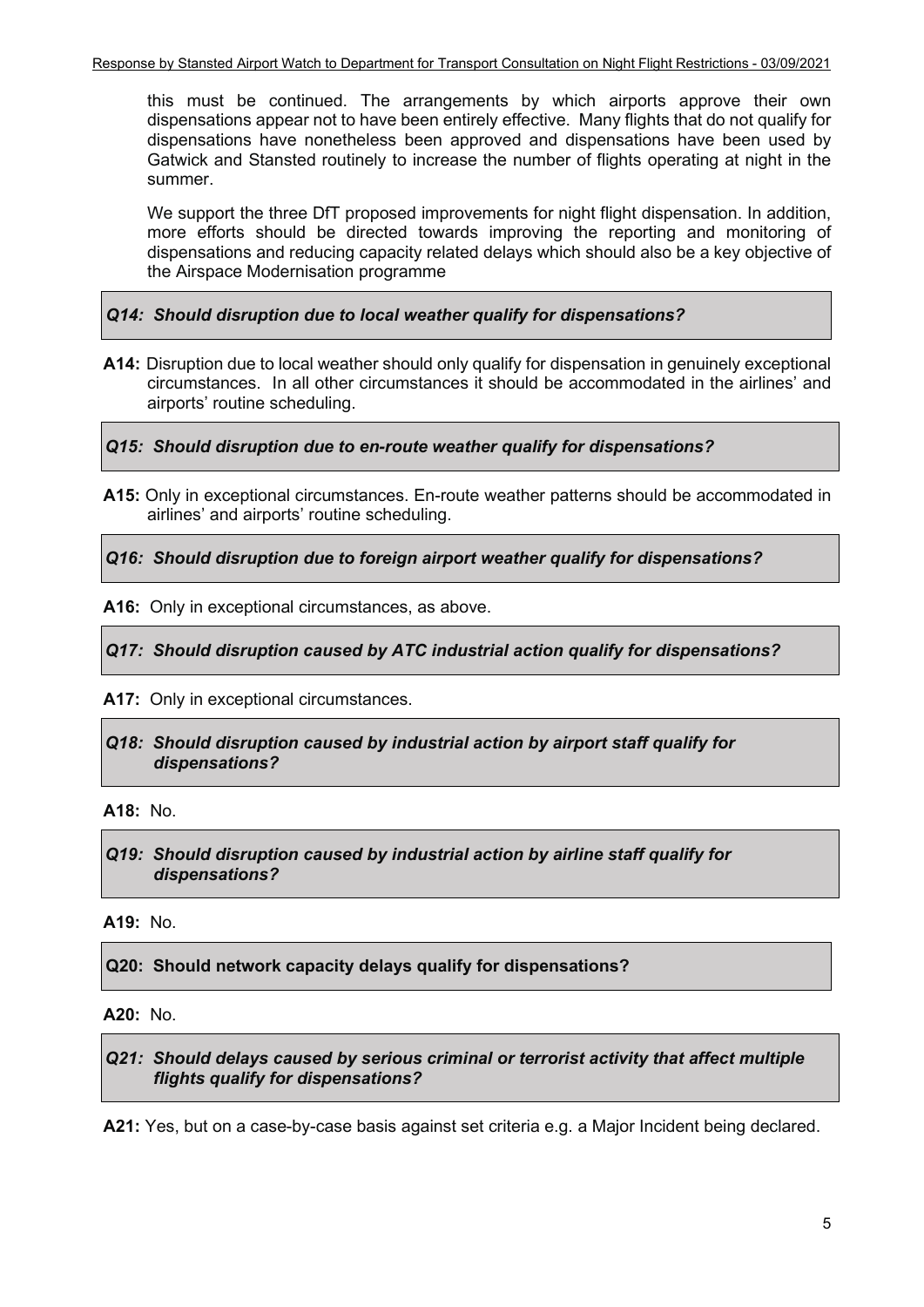#### *Q22: Should cumulative delays qualify for dispensations?*

**A22:** No. Airlines and airports should plan sufficient resilience into their schedules, by way of a contingency allowance, to allow for cumulative delays building up during the day. There is evidence of at least one airline doing the exact opposite by scheduling a shorter journey time for the last flight of the day so as to achieve a scheduled arrival time by 2330.

*Q23: Should dispensations be permitted for flights delayed to the NQP due to a medical emergency that has passed?*

**A23:** Yes, but on a case-by-case basis depending on the circumstances against set criteria.

*Q24: Should dispensations be permitted for flights delayed to the NQP due to a police emergency (for example a disruptive passenger) that has passed?*

**A24:** Yes, but on a case-by-case basis depending on the circumstances against set criteria.

*Q25: Should dispensations be permitted for the repositioning of emergency service (including medical transplant) aircraft?*

**A25:** Yes, but on a case-by-case basis depending on the circumstances against set criteria.

*Q26: Should dispensations on the basis of reducing carbon emissions be permitted?*

**A26:** No. Such a dispensation would be wide open to abuse. Furthermore, around airports the priority must be to reduce noise impacts. Airline schedules should take account of the possibility of after 0600 arrivals in UK airspace being earlier than expected and pre-2330 arrivals being later than expected.

*Q27: Should pre-emptive dispensations be permitted?*

**A27:** No and particularly since the DfT review says there is currently insufficient evidence to conclude whether the benefits of landing flights early on poor weather days outweigh its negative effects. Airlines and airports are responsible for managing their schedules and they should accommodate the risk of poor weather within them.

#### *Q28: Should dispensations be granted for information technology failures?*

**A28:** Yes, but on a case-by-case basis depending on the circumstances against set criteria.

*Q29: Supply any further views or evidence on the guidance allowing airport operators to grant dispensations you may have?*

**A29:** Dispensations should only be granted in exceptional circumstances rather than on many occasions as has happened at Stansted and Gatwick in recent years. Each dispensation should be independently reviewed and reported to all relevant stakeholders. There should be a process for disputing dispensations granted and consequences for incorrectly granted dispensations such as fines that are levied for departure noise and track keeping infringements.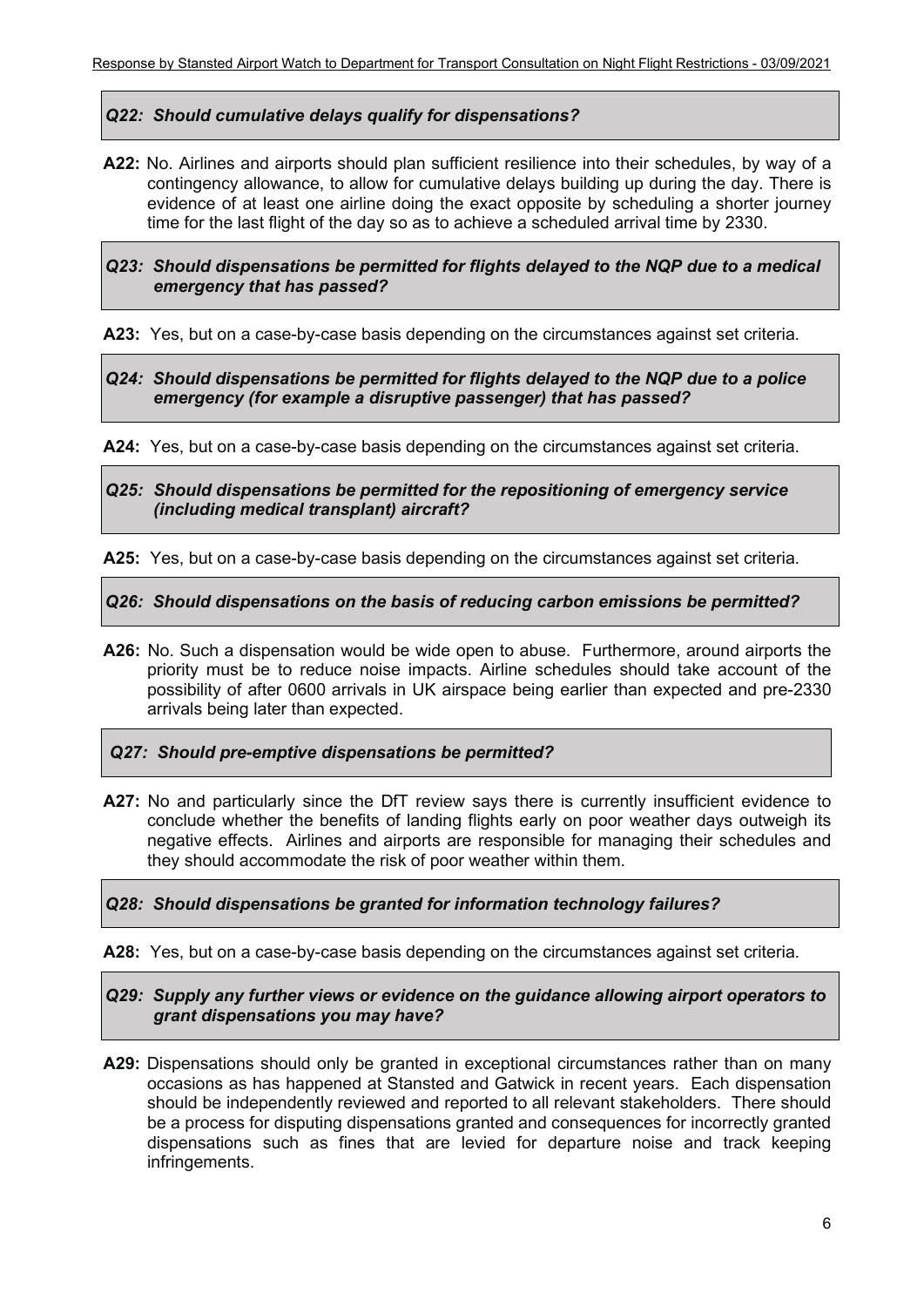#### *Q30: What are your views on government dispensations overall (provide evidence to support your view)?*

**A30:** In general, we have no concerns with government dispensations but, in some instances, they could be open to abuse. They should continue to be rarely granted and only in exceptional circumstances.

### *Q31: What length should the night flight regime beyond 2024 [now 2025] be?*

**A31:** No longer than five years, noting that the current five-year regime has been extended by a further three years and there has not been a proper review of the night flight regime for 15 years - see also our answer to **Q8** above.

#### *Q32: How do you think the length of regime will affect you (provide evidence to support your view)?*

**A32:** Five years is a reasonable period to be able to fully assess the effectiveness of a regime and to be able to properly consult on up-to-date evidence with proposals in adequate time before the start of the next regime. It should be noted that the revision of airport Noise Action Plans under the Environmental Noise (England) Regulations takes place every five years.

#### *Q33: Do you think that QC is the best system for limiting noise at the designated airports?*

**A33:** Aircraft are intrinsically noisy machines. People hear aircraft noise as a discrete number of noisy events with associated noise levels, durations and noise characteristics as well as the frequency of occurrence of these noisy events compared to the background or ambient noise levels. The current system for limiting night noise at the designated airports is a combination of the number of movements and the cumulative amount of noise produced by the differing aircraft types. In that respect the QC system is a reasonable proxy for the cumulative amount of noise. However, since all aircraft in the vicinity of an airport are noisy, there should be more weight given to the frequency of movements than currently allowed and a better system would be to apportion more weight to frequency of movements. Stansted is presently allowed 13,700 night flights a year, more than twice as many as presently allowed at Heathrow (5,800). Stansted is located in rural surroundings where the ambient or background noise levels are relatively low as recognised by the Secretary of State for Transport.<sup>[5](#page-7-0)</sup> A better system for Stansted would be to include ambient or background noise levels in the assessment of noise impacts for limiting noise levels at night.

#### *Q34: What do you think are the:*

- *• advantages of changing to a new system?*
- *• disadvantages of changing to a new system?*

#### **A34:** See our answer to Q33 above.

*Q35: Do you have evidence of other noise management regimes being used elsewhere and how they compare with the current system?*

**A35:** A shortcoming in the current methodology of measuring aircraft noise is the use of Aweighting for all metrics. A-weighting under-estimates the sound pressure level of noise with

<span id="page-7-0"></span>\_\_\_\_\_\_\_\_\_\_\_\_\_\_\_\_\_\_\_\_\_\_\_\_\_\_\_\_\_\_\_ <sup>5</sup> Secretary of State for Transport letter dated 10 December 2013 to Sir Alan Haselhurst MP.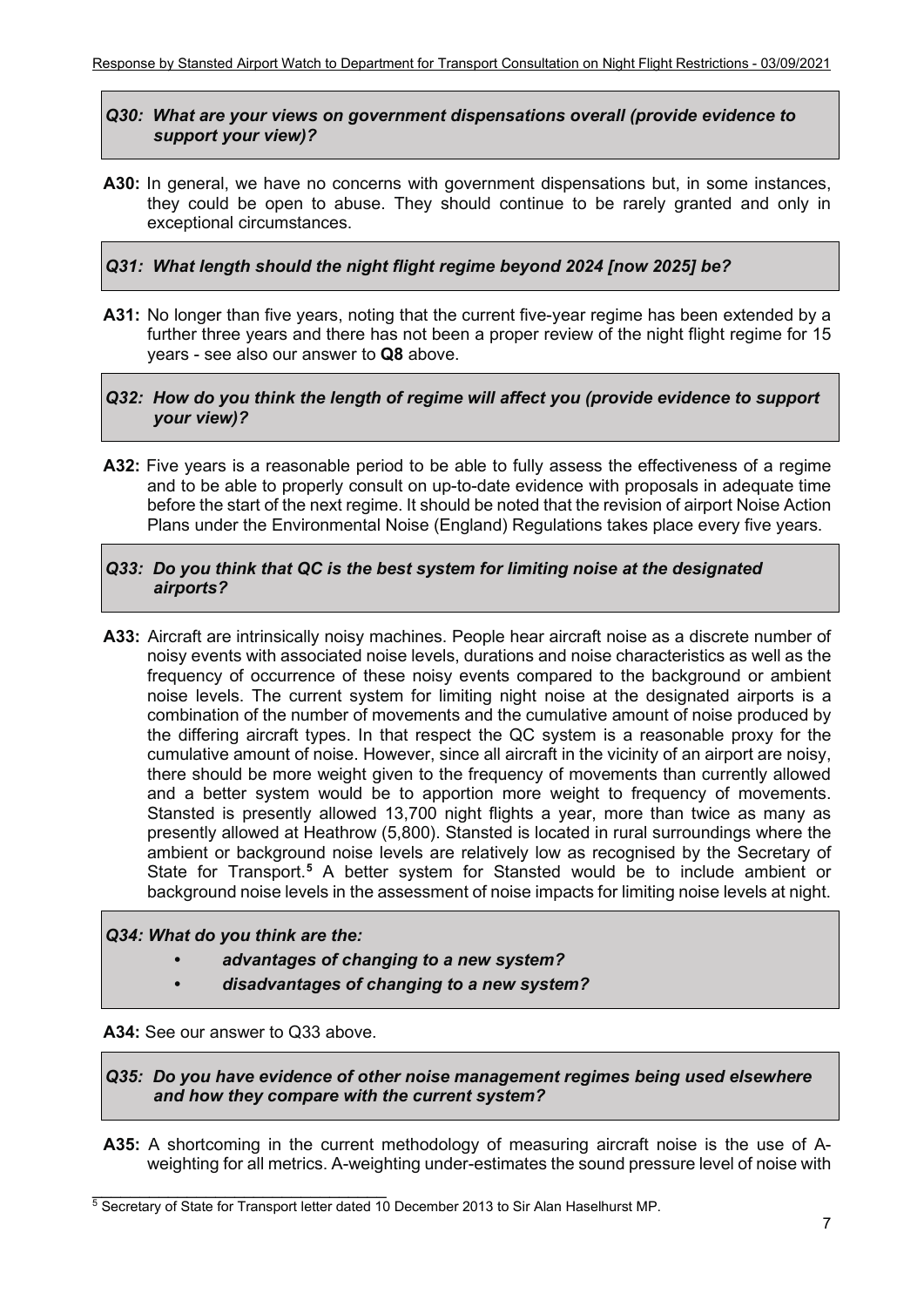low frequency components. A-weighting was originally intended only for the measurement of low intensity sound levels and largely discounts frequencies below 200Hz. At lower amplitudes of sound this gives a reasonably accurate assessment of the way sound is perceived. However, the noise spectrum of aircraft engines has a large component of total noise below 200Hz. A-weighting measurements use filters to attenuate frequencies below 200Hz whereas C-weighting, originally intended for high intensity sounds, will give a more accurate assessment of aircraft noise.

The WHO *Guidelines for Community Noise* state:

*"The evidence on low-frequency noise is sufficiently strong to warrant immediate concern. Various industrial sources emit continuous low frequency noise (compressors, pumps, diesel engines, fans, public works); and large aircraft, heavyduty vehicles and railway traffic produce intermittent low-frequency noise. Lowfrequency noise may also produce vibrations and rattles as secondary effects. Health effects due to low-frequency components in noise are estimated to be more severe than for community noises in general (Berglund et al. 1996). Since Aweighting underestimates the sound pressure level of noise with low-frequency components, a better assessment of health effects would be to use C-weighting."* [6](#page-8-0)

There should be recognition of the large low frequency content of aircraft engines so that this carries more weight in the noise regime. Furthermore, modern high ratio bypass turbofan aircraft engines are characterised by a tonal (whine) feature which increases the likelihood of annoyance and sleep disturbance. BS 4142 provides a method to measure industrial noise based on the margin by which it exceeds background noise levels with a 5dB penalty for the acoustic characteristics present in the noise such as a distinguishable whine features. Analysis should be carried out to establish how this can be incorporated into the next Night Flight Regime ('NFR').

#### *Q36: Should we introduce an additional QC category for quieter aircraft in the longerterm?*

**A36:** Yes, noting that all aircraft are noisy and "quieter aircraft" is an oxymoron description. Some aircraft are less noisy than others.

*Q37: Should the government reintroduce an exempt category?*

**A37:** No. All aircraft are noisy machines and cause sleep disturbance.

*Q38: Please provide evidence to support your position.*

**A38:** See our answers to **Q33** and **Q35** above.

*Q39: Do you think we should re-baseline the night quota system in the longer-term?*

**A39:** Yes, otherwise the system becomes too complicated with decimals adding to the complexity of the existing decibel logarithmic measurement of noise levels.

*Q40: What factors should we consider when anticipating how to best future proof a rebaselined QC system?*

**A40:** The system needs to be more readily understood by communities. Additionally, the basis of the current QC system is categories of 3 decibel steps. This means that an aircraft

<span id="page-8-0"></span>\_\_\_\_\_\_\_\_\_\_\_\_\_\_\_\_\_\_\_\_\_\_\_\_\_\_\_\_\_\_\_ <sup>6</sup> *'Guidelines for Community Noise'*, WHO, 1999, para 3.8.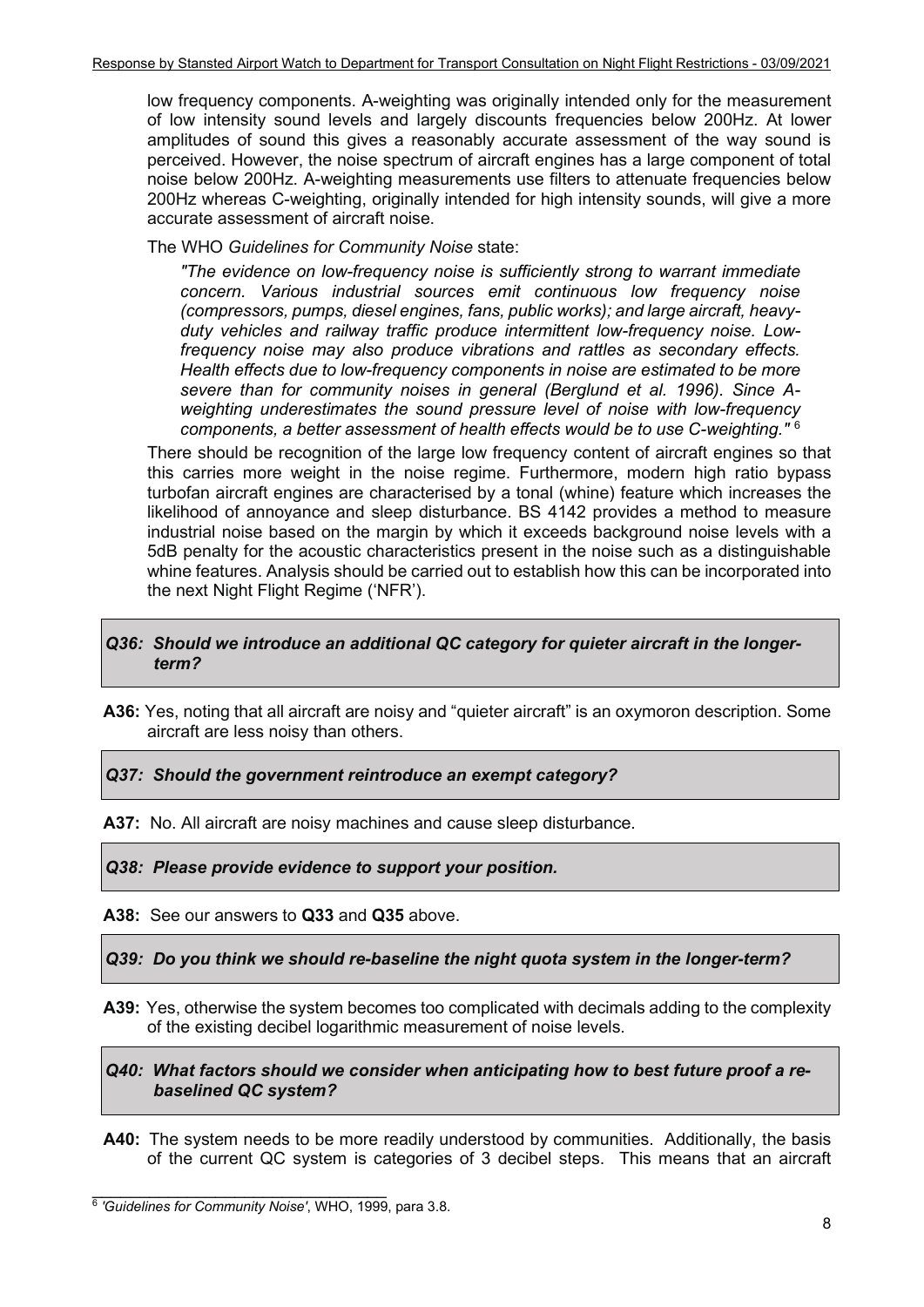certified at the top of one category is effectively indistinguishably less noisy to the human ear than an aircraft in the category above. This factor needs to be considered to see if it is truly representative of the noise emitted as perceived by people on the ground. See our answers to **Q33** and **Q35** above.

*Q41: What costs, if any, would you anticipate in re-baselining the QC system?*

#### **A41:** Not assessed.

*Q42: Would you be impacted if the NQP was extended to 23:00 to 07:00?*

**A42:** Yes, and this would be very much welcomed as an important improvement to reduce the adverse impacts of aircraft noise at night.

#### *Q43: Provide evidence to support your view.*

**A43:** The normal definition of 'night' is the 8 hours from 2300 to 0700 as laid down in the WHO *Guidelines for Community Noise*. There are currently no movement restrictions on the number of aircraft that can take-off and land during the two 'shoulder' periods, from 2300 to 2330 and from 0600 to 0700, the very times when most people are trying to get to sleep or just before they wake up. This is a particular problem at Stansted where low-cost carriers such as Ryanair seek to use their aircraft for as many hours as possible each day, with the result that these early morning and late evening 'shoulder' periods at Stansted are subject to very intensive use. Night should mean night', i.e. the full 8 hours from 2300 to 0700.

Additionally, aircraft are currently allowed to use reverse thrust when landing at Stansted at night. This is extremely noisy at the best of times and, in the case of Stansted, with its rural setting and low ambient levels of noise at night, the use of reverse thrust causes major disturbance. There should be an immediate ban on aircraft using reverse thrust at night except in the case of emergencies.

#### *Q44: Do you think night flights in certain hours of the NQP have a greater impact on local communities than other times of the NQP?*

**A44:** Yes. Flights are likely to have a greater adverse impact at the beginning of the NQP when local residents are normally trying to get to sleep and towards the end of the NQP when many local residents, may be awakened earlier than intended and may have difficulty getting back to sleep. Please also see our answer to **Q43** above.

# *Q45: Provide evidence to support your view.*

**A45:** In 2009, the WHO published a report which concluded that "above 55 dB Lnight, noise is a significant concern for public health" and recommends that for the longer term, night noise exposure should be reduced below 40 dB Lnight, outside. [7](#page-9-0) In 2018, the WHO published further advice<sup>[8](#page-9-1)</sup> concerning both day and night noise exposure. For night noise exposure, the WHO "strongly recommends" reducing noise levels produced by aircraft during nighttime below 40 dB Lnight and concluding that "aircraft noise above this level is associated with adverse effects on sleep". As a measure of the importance of this scientific evidence, a "strong recommendation" is defined by the WHO as:

\_\_\_\_\_\_\_\_\_\_\_\_\_\_\_\_\_\_\_\_\_\_\_\_\_\_\_\_\_\_\_ <sup>7</sup> *'Night Noise Guidelines for Europe'*, WHO, 2009 -

<span id="page-9-1"></span><span id="page-9-0"></span>https://www.euro.who.int/ data/assets/pdf file/0017/43316/E92845.pdf. <sup>8</sup> *'Environmental Noise Guidelines for the European Region'*, WHO, 2018 https://www.euro.who.int/\_\_data/assets/pdf\_file/0008/383921/noise-guidelines-eng.pdf.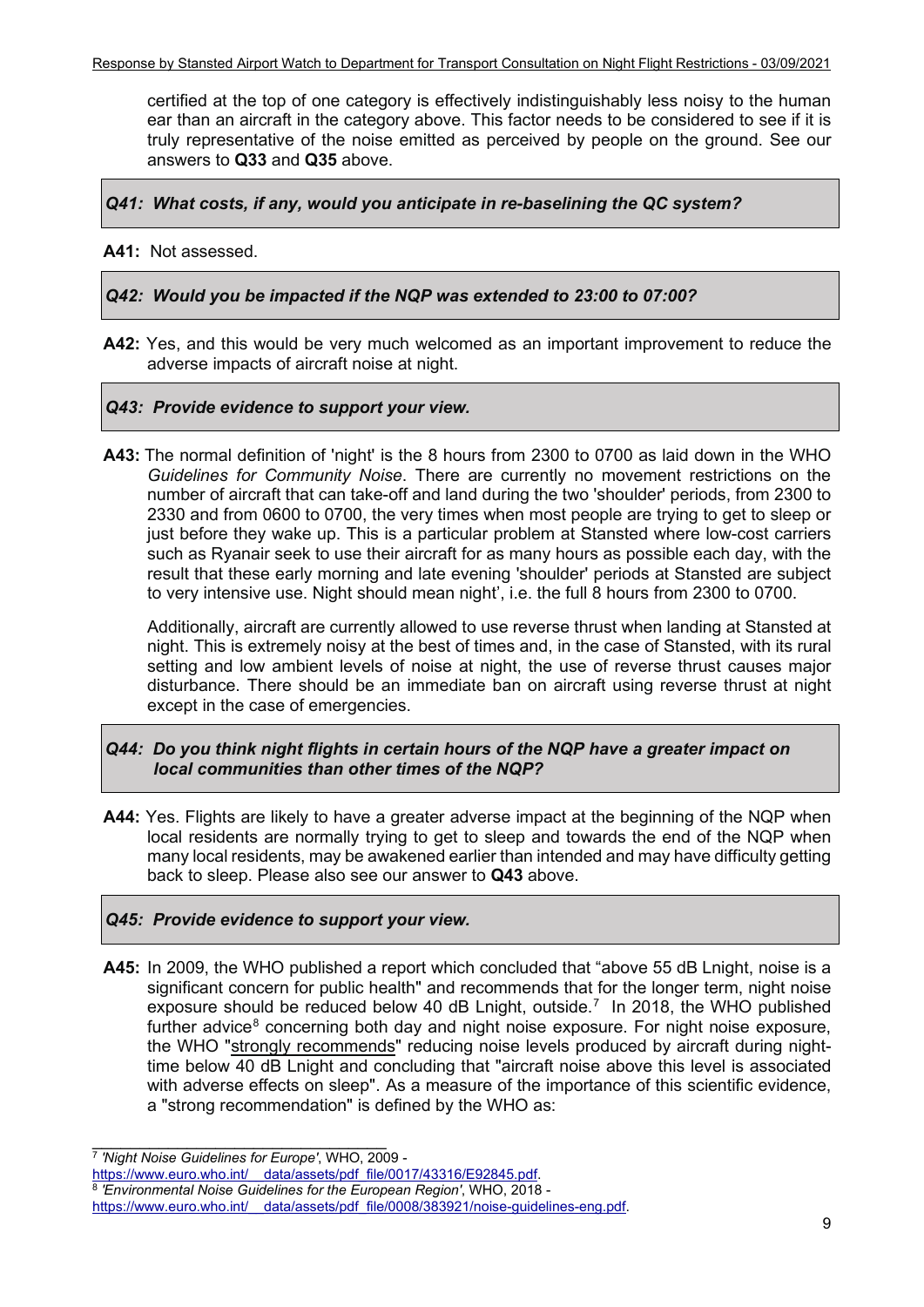*"…one that can be adopted as policy in most situations. The guideline is based on the confidence that the desirable effects of adherence to the recommendation outweigh the undesirable consequences. The quality of evidence for a net benefit – combined with information about the values, preferences and resources – inform this recommendation, which should be implemented in most circumstances."* [9](#page-10-0)

It is also important to note that the 2018 WHO aircraft noise thresholds are significantly lower than those for road and rail noise, confirming that people are more sensitive to aircraft noise than to noise from other modes of transport at any given level.

The CAA's 'Survey of Noise Attitudes 2014' ('the SoNA 2014 study')<sup>10</sup>, concluded that "less than one quarter of all subjects reported having their sleep disturbed by aircraft noise, this occurring on average once every five nights". [11](#page-10-2) This frequency of sleep disturbance is nonetheless not trivial and the CAA pointed out that "the SoNA 2014 study was not designed specifically with a view to analysing attitudes to aircraft noise at night, and therefore this is very much an exploratory examination, with the consequential limitations".[12](#page-10-3) A recent peer review of the SoNA study<sup>[13](#page-10-4)</sup> endorsed the CAA's recommendation for further research with a view to obtaining a better understanding of the relationship between night noise exposure and the effect on sleep. It will be important for this further research to be undertaken so as to differentiate results at airport level, noting Stansted's rural setting.

Even at this stage, however, the available WHO and SoNA evidence is sufficiently robust to warrant a complete overhaul of the current night flying restrictions to set appropriate revised noise limits and relevant regulations to reflect the serious adverse impacts of night flights.

#### *Q46: Would a mechanism that disincentivises aircraft movements in periods of the night that are more sensitive for communities impact you (provide evidence to support your view)?*

**A46:** Yes, there should be disincentives for night operations, e.g. increased landing charges.

#### *Q47: Provide evidence to support your position.*

**A47:** As further evidence of the negative impacts of night flights, a 2011 report by CE Delft showed that a ban on night flights at Heathrow before 0600 could benefit the UK economy as a whole<sup>14</sup>. The CE Delft social cost benefit analysis found that the economic benefits of less night noise and, consequentially, less sleep disturbance, in addition to other positive side effects, would outweigh the costs of decreased earnings for the aviation sector and a possible decline in tourism revenue. The report concluded that the cost of a night flight ban at Heathrow was likely to range from an annual saving to the UK economy of almost £860 million compared to an annual loss of £35 million, which would only occur if all current night flight passengers stopped travelling to/from Heathrow if a night flight ban was introduced.

#### *Q48: What would be the impact on you if QC4 rated aircraft movements were banned between 23:00 and 07:00 after October 2024?*

**A48:** This would be an important step in the right direction to reduce the adverse impacts of aircraft noise at night. This should apply from October 2022.

\_\_\_\_\_\_\_\_\_\_\_\_\_\_\_\_\_\_\_\_\_\_\_\_\_\_\_\_\_\_\_  $^9$  Ibid, Executive Summary, Recommendations, page xv.

<span id="page-10-1"></span><span id="page-10-0"></span><sup>10</sup> *'Survey of Noise Attitudes 2014: Aircraft Noise and Sleep Disturbance'*, (CAP 2161), CAA, 2016. http://publicapps.caa.co.uk/modalapplication.aspx?appid=11&mode=detail&id=10536.

<span id="page-10-2"></span> $11$  Ibid, para 2.8.

<span id="page-10-3"></span><sup>12</sup> Ibid, para 1.2.

<span id="page-10-4"></span><sup>13</sup> *'SoNA 2014 Study, Peer Review'*, CAA, 2021.

<span id="page-10-5"></span><sup>&</sup>lt;sup>14</sup> https://cedelft.eu/wp-content/uploads/sites/2/2021/04/7307\_finalreportJF.pdf.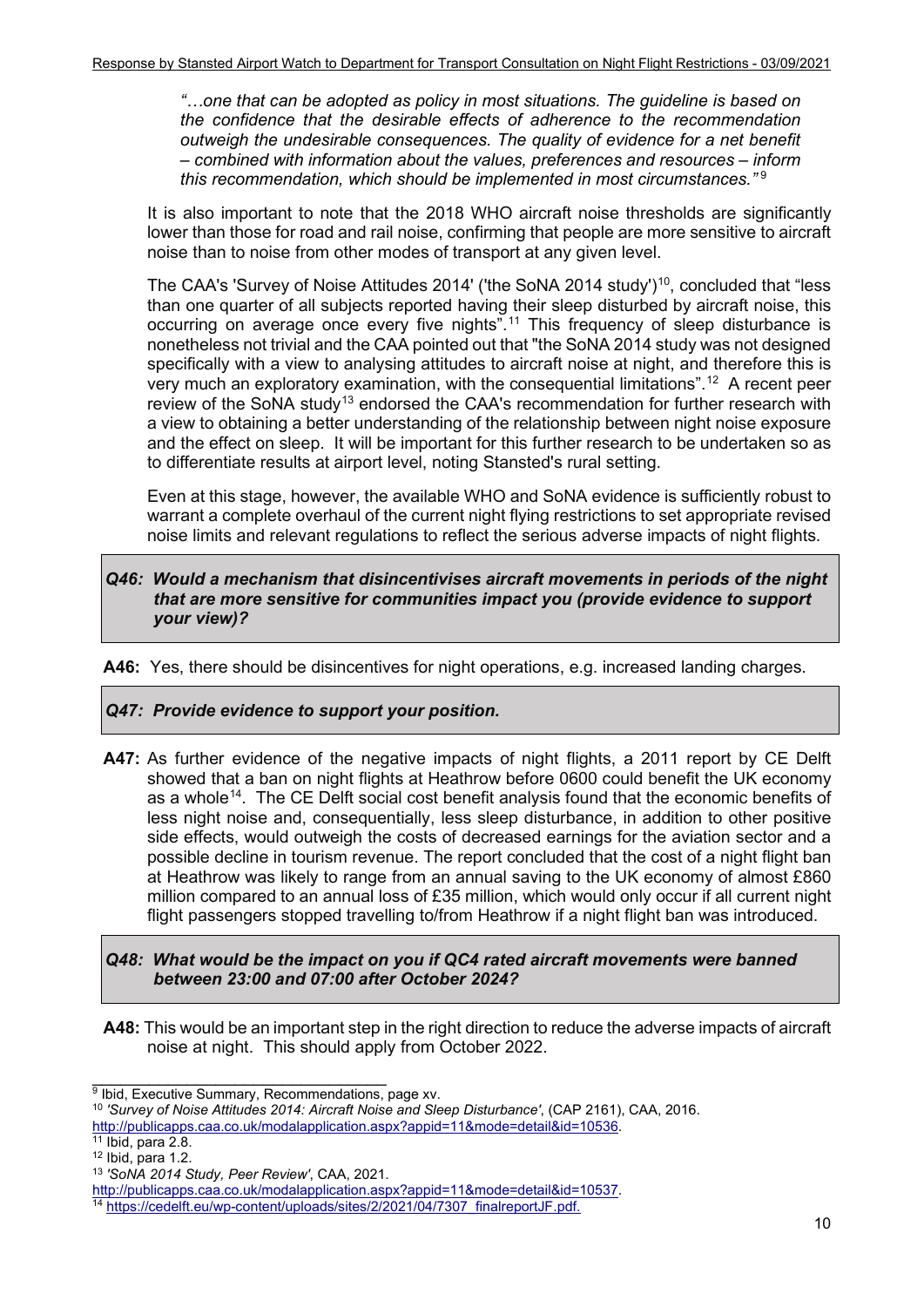*Q49: What would be the impact on you if a scheduling ban was placed on QC2 rated aircraft movements between 23:30 and 06:00 after October 2024?*

- **A49:** This would be an important step in the right direction to reduce the adverse impacts of aircraft noise at night.
- *Q50 What would be the impact on you or your business if a scheduling ban was placed on QC2 rated aircraft movements between 23:00 and 07:00 after October 2024?*

#### **A50:** Not applicable.

#### *Q51: If bans are introduced should the implementation be staged?*

**A51:** There should be an unequivocal government commitment to phase out all flights in the period from 2300 to 0700 except in the case of emergencies. In the case of Stansted this means progressively reducing the current 13,700 annual movements allowance at the end of the current roll-over period, i.e. October 2025, leading to a complete ban by 2030 except in the case of emergencies.

#### *Q52: Please provide evidence to support your position.*

**A52:** A progressive reduction in night flying with annual targets would enable a smooth transition to a total ban in 2030. We would also remind the DfT of its longstanding commitment to achieving compliance with the WHO *Guidelines for Community Noise*, as follows:

> *"The [WHO] guideline values are very low. It would be very difficult, if not impossible, to achieve them in the short to medium term without draconian measures – but that is not what the WHO proposed. The recommendation was that the Guidelines for Community Noise should be adopted as long-term targets for improving human health. This is also consistent with the advice above. The UK government is committed to take account of this. In respect of aircraft noise at night, the 30-year time horizon of the White Paper, provides a suitable time parameter for 'longer term".*[15](#page-11-0)

In other words, the commitment – originally given in 2004 – was to achieve compliance with the WHO *Guidelines* by 2030, so we are now two-thirds of the way to that point. It is now incumbent upon the DfT to publish clear targets and milestones for monitoring progress towards achieving full compliance with the WHO *Guidelines* by 2030.

#### *Q53: In a future regime how should we manage the number of aircraft movements (detailing the airport or airports relevant to your view)?*

**A53:** There should be an unequivocal government commitment to phase out all night flights in the period from 2300 to 0700 except in the case of emergencies. In the case of Stansted this means progressively reducing the current 13,700 annual movements allowance from the end of the current roll-over period, i.e. October 2025, leading to a complete ban by 2030 except in the case of emergencies.

 $\_$ 

<span id="page-11-0"></span><sup>15</sup> *Night Flying Restrictions at Heathrow, Gatwick and Stansted: Stage 1 of Consultation on Restrictions to apply from 30 October 2005'*, DfT, July 2004, para 3.12.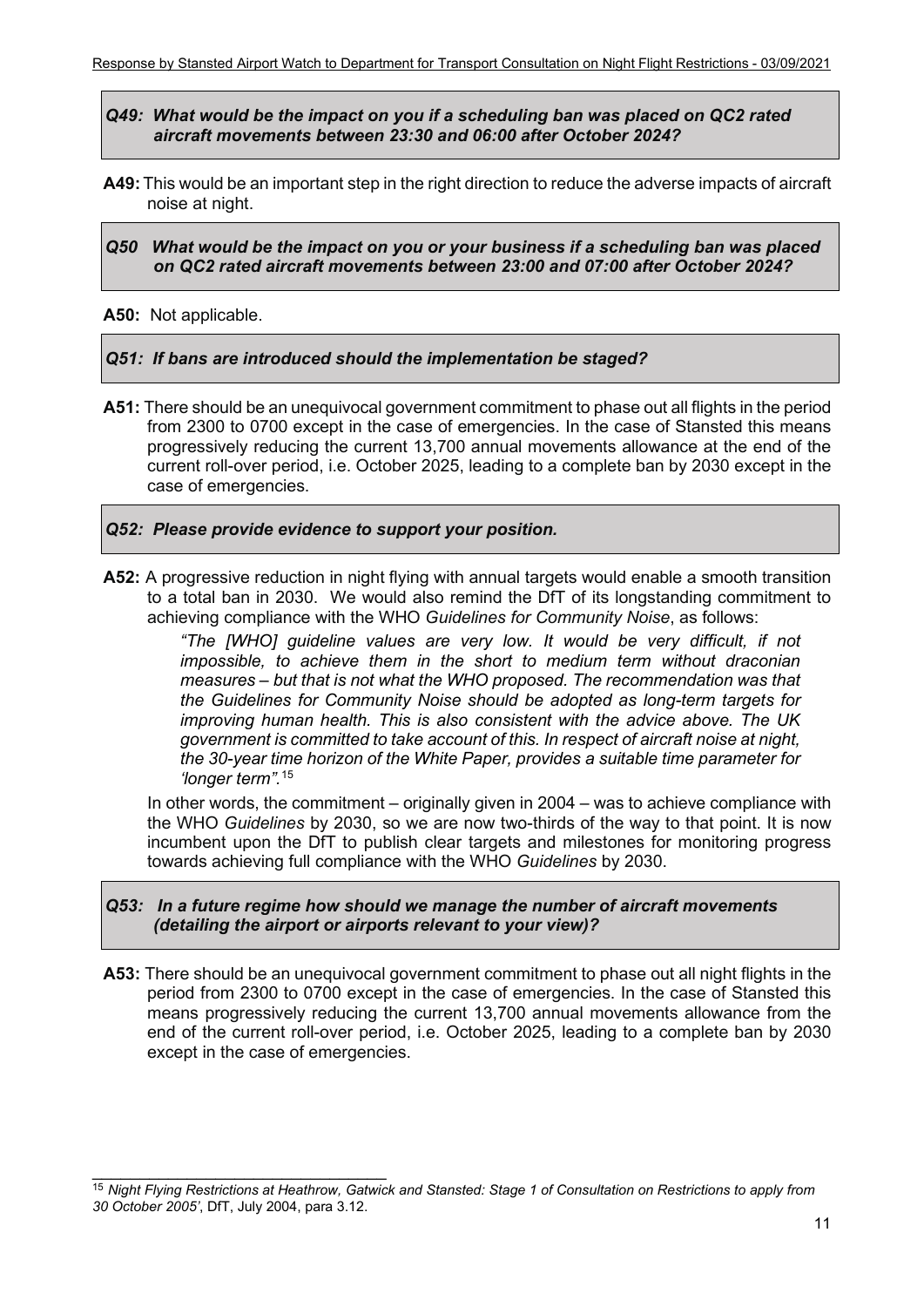#### *Q54: In a future regime how should we manage an airports' noise allowances (detailing the airport or airports relevant to your view)?*

**A54:** As stated in our answer to **Q53** above, there should be an unequivocal government commitment to phase out all night flights in the period from 2300 to 0700 except in the case of emergencies. In the case of Stansted this means progressively reducing the current 13,700 annual movements allowance from the end of the current roll-over period, i.e. October 2025, leading to a complete ban by 2030 except in the case of emergencies.

#### *Q55: Should we remove the movement limit and manage night flights through a QC limit only?*

**A55**: Emphatically not. As explained in our answer to **Q33** above, the best system for limiting night noise at the designated airports should be a combination of the number of movements with more weight given to the frequency of movements and the cumulative amount of noise produced by the differing aircraft types coupled with an assessment of ambient or background noise levels .

#### *Q56: Provide evidence to support your view.*

**A56:** See our answer to **Q33** above. All aircraft are noisy machines and the frequency of aircraft movements is an important determinant of noise disturbance.

#### *Q57: Should we introduce a ring-fencing mechanism to ensure night slots are available for:*

- *commercial passengers*
- *dedicated freight business*
- *general aviation*
- **A57**: For the regime commencing in 2025, there should be no night flights except where it can be clearly demonstrated that it would not be feasible for that flight to operate during the 16 hours from 0700 to 2300. That should be the basis for ring fencing. There may also be a case for allowing a very limited number of the least noisy aircraft (QC0) to operate between 2300 and 0700. See our answer to **Q37** above.

#### *A58: Provide evidence to support your view.*

**A58:** See our answers to **Q33**, **Q36** and **Q37** above. All aircraft are noisy machines.

#### *Q59: Should an airline be able to use unused allowances later in the season?*

A59: No. In a similar way to slot allocation, the principle should be "use it or lose it".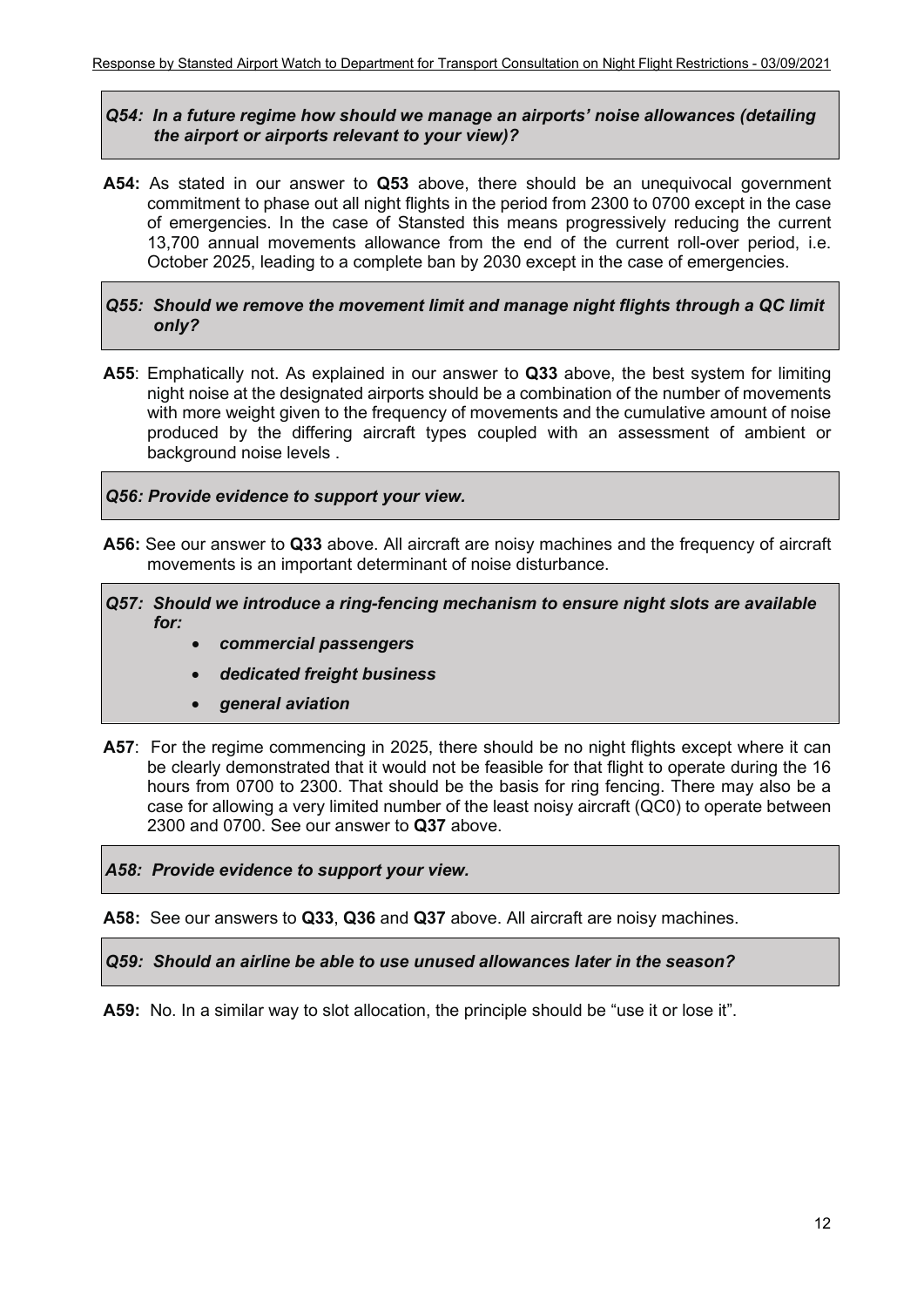*Q60: If the government decided that unused allowances should be returned to the airport's pool, what would be the impacts on:*

- *• communities?*
- *• airports?*
- *• airport users?*
- *• airlines?*
- *• business in and around airports?*

**A60:** See our answer to **Q59** above. Unused allowances should be removed altogether.

*Q61: Do you agree or disagree that the current carry-over process benefits you?*

**A61**: The carry-over process disadvantages communities around Stansted Airport.

#### *Q62: Provide evidence to support your view.*

**A62**: Stansted does not fully use its winter movement quota and uses the carry-over process to accommodate additional holiday charter flights at night during the summer period. Holiday charter flights cannot be described as providing "critical services" (the term used by the DfT in the introduction to this Consultation) and night flights cause greater disturbance during the summer when there is greater likelihood of local residents having bedroom windows open (or, at least, wishing to have their bedroom windows open).

#### *Q63: What changes, if any, would you like to see to the carry-over process and how would this impact you?*

**A63:** Pending the phasing out of all night flights there should be a single annual limit rather than separate summer and winter limits, with no carry-over from one year to the next.

#### *Q64: How fair a balance between health and economic objectives do you think our current night flight approach is?*

**A64:** The current approach to night flights does not provide an equitable balance between health and economic objectives. As noted in our answer to **Q8** above there has been no proper review of the night flight regime for 15 years. This is not a fair outcome for communities around airports and under flight paths who suffer from adverse noise impacts and sleep disturbance. The current Night Flying Restrictions do not reflect up-to-date evidence on the adverse health and other costs of night flights or any serious assessment of the economic benefits of night flights.

Furthermore, by setting the national noise objective to "limit or reduce the number of people significantly affected by aircraft noise at night, including through encouraging the use of quieter aircraft, while maintaining the existing benefits of night flights", DfT has precluded the option of a proper cost-benefit analysis of "the benefits of night flights" in accordance with normal government policy. In 2017, the DfT published a report it had commissioned from Systra which looked at the economic impacts of possible changes to the night flight regimes at Heathrow, Gatwick and Stansted. But this only examined the impacts of the night flights regime as experienced by airports, airlines, passengers and public accounts. The DfT made clear the report did not "seek to assess the impacts associated with changes in noise pollution from aircraft" but added "whilst this impact is not considered here, it does form an important part of the Department's considerations in decisions on changes to the night flights regime". This omission should be rectified.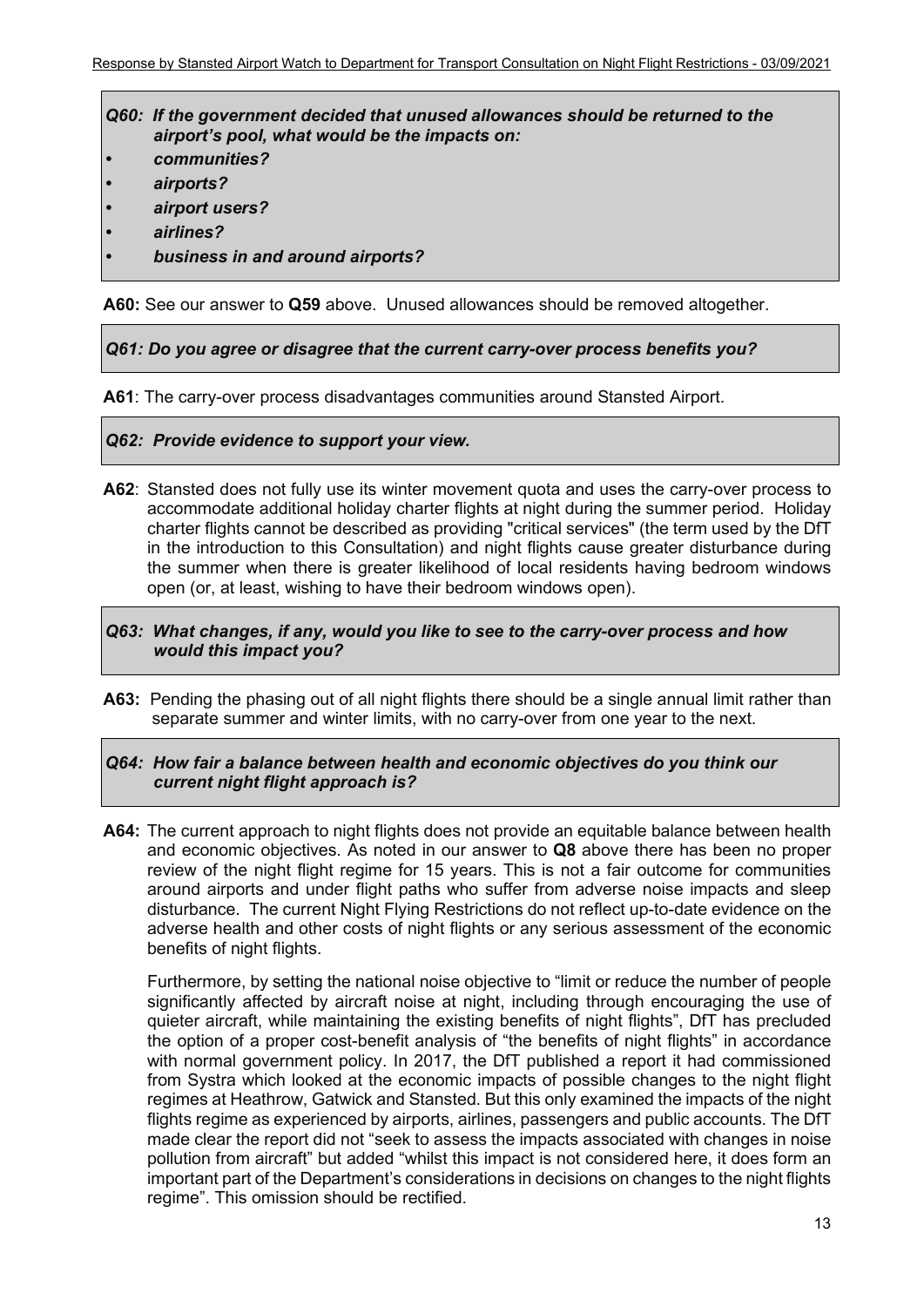Finally on this point, DfT seeks to characterise this issue as striking a balance between, on the one hand, the economic benefits of night flights and, on the other hand, the health impacts and annoyance inflicted upon local communities. However, there are at least two categories of economic costs associated with night flights. First, they reduce the cost of flights for charter holiday companies and thereby stimulate outbound tourism, the economic benefit of which accrues to Spain, Portugal, Greece etc rather than to the UK. Second, sleep disturbance reduces the efficiency of people at work and, in the case of Stansted, many of those disturbed will be employed in important financial services roles in the City of London which (unlike outbound holiday tourism) is a major contributor to the UK economy.

- *Q65: What are your views on the health impacts of aviation noise at night, including potential impacts on different groups in society (provide evidence to support your view)?*
- **A65:** We have dealt with this in our answers to **Q42**, **Q43, Q45 and Q63** above. In addition, the average Stansted summer night actual modal split 48dBA Leq noise contour has continuously increased in area over the last six years with consequent numbers of population affected as follows:

| Year | <b>Area</b><br>sq km | <b>Population</b> |  |
|------|----------------------|-------------------|--|
| 2019 | 72.2                 | 9,950             |  |
| 2018 | 72.0                 | 9,950             |  |
| 2017 | 64.0                 | 7,760             |  |
| 2016 | 61.9                 | 7,800             |  |
| 2015 | 57.2                 | 6,950             |  |
| 2014 | 56.3                 | 6,650             |  |

*Source: Annually published CAA ERCD reports for Noise Exposure Contours for Stansted Airport, the latest being ERCD Report 2003 for 2019[16](#page-14-0)*

This represents a 28% increase in the noise exposure contour area and a 50% increase in population affected over six years. Additionally these figures apply to a 48dB noise contour, not the lower 45dB and 40dB levels recommended by WHO as described in paragraph 1.7 above. Clearly more people are being adversely affected and the trend has been a continual increase. This is not a fair outcome for communities around Stansted Airport and under flight paths by failing to reduce adverse noise impacts – quite the reverse. This is especially the case for vulnerable groups in society where the WHO *Night Noise Guidelines* state that 40 dB should be the target to protect the public including the most vulnerable groups such as children, chronically ill, those with existing poor physical or mental health and elderly people.

#### *Q66: What are your views on the economic value of night flights, including the potential value on different businesses and aviation sectors (provide evidence to support your view)?*

**A66**: The onus is upon the aviation industry to demonstrate, for each category of flights (charter holiday flights, scheduled passenger flights, mail and parcels flights, other cargo flights, etc) the economic advantage of operating the flight by night rather than by day. In addition,

\_\_\_\_\_\_\_\_\_\_\_\_\_\_\_\_\_\_\_\_\_\_\_\_\_\_\_\_\_\_\_

<span id="page-14-0"></span><sup>16</sup> https://live-webadmin-media.s3.amazonaws.com/media/9086/2019-dft-noise-contour-stansted.pdf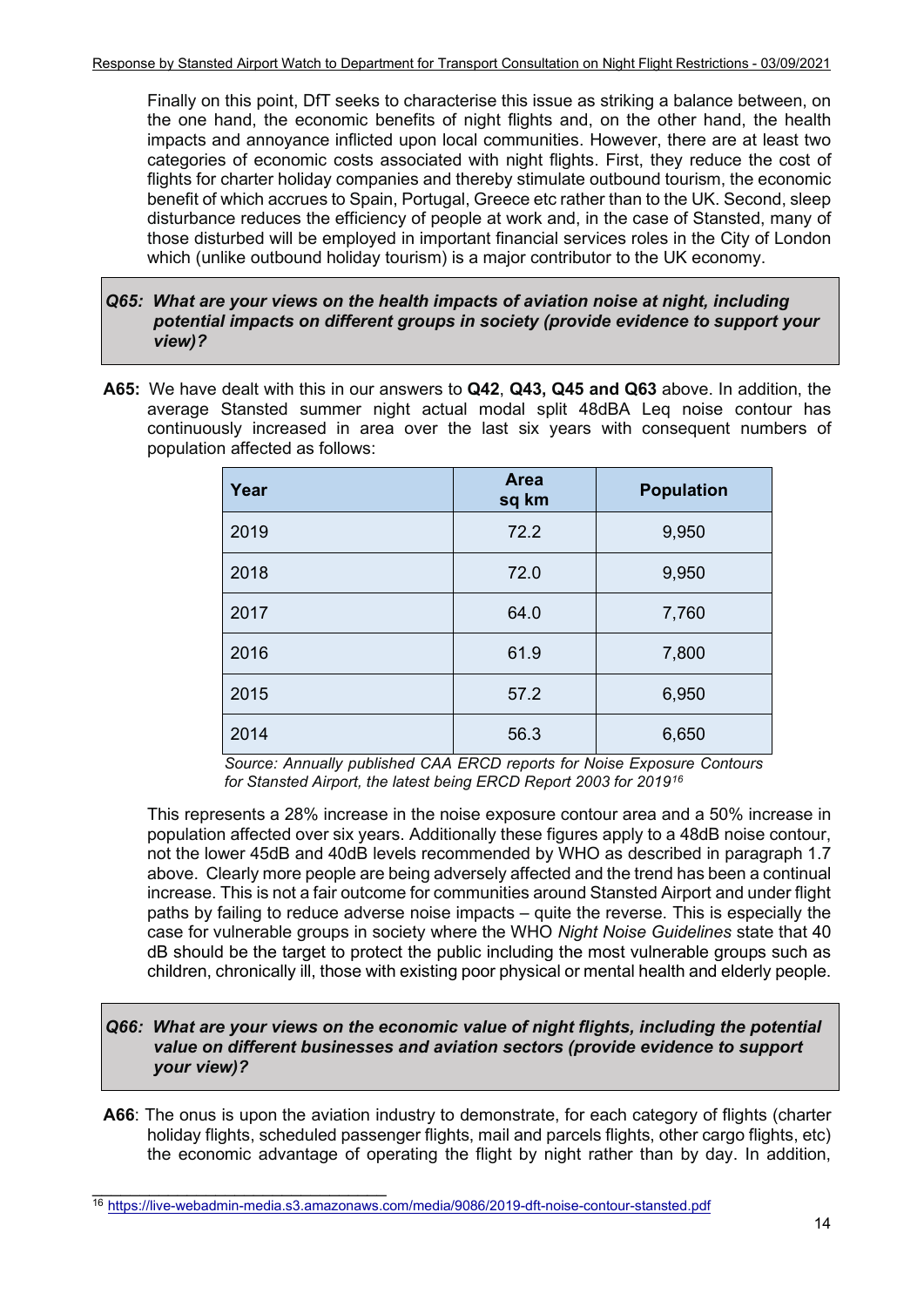having regard to clear self-interest of the industry, the DfT should commission its own independent research and ensure that any economic claims made by the industry are fully evidenced, properly scrutinised and peer reviewed.Consideration also needs to be given to the wider economic consequences of enabling cheaper holiday charter flights by utilising aircraft during the night. In 2019, i.e. pre-pandemic, the UK tourism deficit reached a record £33.9 billion with outbound tourism outstripping inbound by a factor of more than 2 to 1. In 2020, with air travel restricted, the tourism trade deficit fell to £7.6 billion, a net improvement of £26.2 billion for the UK Balance of Payments. See also our answer to **Q47** above

#### *Q67: What are you views on changes to aircraft noise at night as result of the COVID-19 pandemic (provide evidence to support your view)?*

**A67**: The COVID-19 pandemic reduced the total number of aircraft movements at Stansted by about 65% in the 12 months to July 2021 compared to the previous 12-month period, although night flights declined by only about 40% due to an increase in cargo flights. These reductions have been welcomed by communities living around airports since they have provided some relief from the adverse impacts. Local residents have commented that "you can hear the birds again and the wind rustling in the trees". The increased number of cargo flights at night has not been welcomed because these are generally older, larger, noisier aircraft which take longer to climb out on departure.

The industry is forecasting that traffic volumes will remain below pre-pandemic levels for many years. This hiatus provides an opportunity to transfer as many night flights as possible to operate between 0700 and 2300, in line with the DfT's stated objective: "*to limit or reduce the number of people significantly affected by aircraft noise at night…*" and in line with the objective of the Environmental Noise Directive: "*to avoid, prevent or reduce on a prioritised basis the harmful effects, including annoyance, due to exposure to environmental noise*".

#### *Q68: In your opinion what are the advantages or disadvantages that the emergence of new technology will have in relation to night noise from aircraft within the next 10 years (provide evidence to support your view)?*

**A68:** The most significant new technology in our view is the progressive replacement of groundbased navigation aids by satellite-based technology and in particular Performance Based Navigation ('PBN') systems. One key factor of the UK Airspace Modernisation Programme must be the successful introduction of PBN to accurately and consistently improve track keeping. PBN has the capability to tailor route designs to suit each airport locality for the more efficient use of airspace and, just as importantly, reduce adverse night noise impacts and provide respite for communities around airports. This will be an advantage for Stansted where for instance it will at last be possible to implement Continuous Decent Approach for both runway directions and reduce the adverse noise impacts for people living under approaches to Stansted Runway 04.

#### *Q69: Should we include a reference to night noise when we publish a revised aviation noise objective?*

**A69:** Yes. We would welcome a reference to night noise in a revised aviation noise objective. As already referred to in our answer to **Q6** above, the objective should be strengthened and a reference should be clearly worded and capable of objective interpretation and enforcement by independent regulatory, planning and enforcement bodies. The wording proposed in the consultation is a headline statement and devoid of practical benefit or meaning without a set of specific parameters and is therefore currently not fit for purpose.

The overriding objective should be for night flights to be progressively phased out, as set out in our answer to **Q51** above. In the interim, the government's policy should be that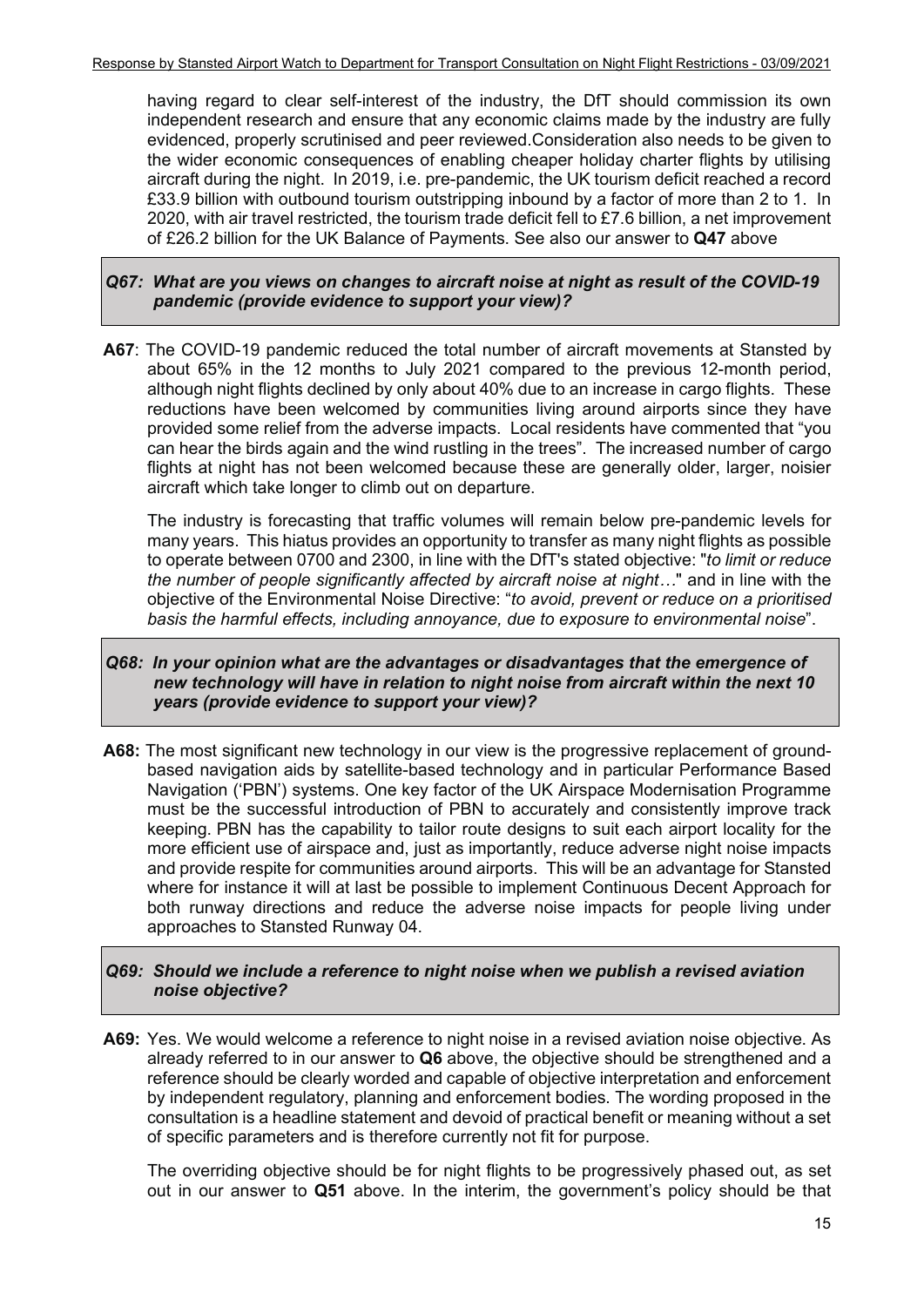aircraft may only operate at night where there is clear and compelling evidence of very substantial net economic benefits (compared to operating between 0700 and 2300) having taken account of all community, health and climate adverse impacts and costs.

#### *Q70: What factors relating to night noise should we include if we do introduce a noise reference in our revised aviation noise objective?*

**A70:** See our answer to **Q69** above.

*Q71: Should the government set criteria for airport designation?*

**A71:** Yes. Stansted is a designated airport and designation has the potential to achieve effective regulation of aircraft noise by the powers it affords to the Secretary of State assuming the regulations are regularly reviewed and updated as circumstances change. For example, the Secretary of State sets noise abatement procedures for Stansted under Section 78 of the Civil Aviation Act 1982 but these procedures have not been changed since 2007. See also our answer to **Q10** above.

*Q72: What do you think are the:*

- *• advantages to the government setting criteria for airport designation?*
- *• disadvantages to the government setting criteria for airport designation?*
- **A72:** The advantage of the government setting criteria for airport designation is that it can provide clear policy to achieve a long-term, sustained reduction in aviation noise and promote, deliver and enforce initiatives in pursuit of that goal. See also our answer to **Q10** above.

#### *Q73: What factors, if any, do you think we should consider when setting criteria for designation?*

**A73:** Factors should include the location and operational size of the airport in ATMs, passenger and cargo numbers and the population affected. See also our answer to **Q10** above.

*Q74: How should any criteria for designation be agreed?*

**A74:** The DfT should develop a draft set of criteria for designation together with proposals for the effective regulation of aircraft noise in both the day and night periods. It should discuss the draft criteria with stakeholders through its normal engagement channels, including the Airspace and Noise Engagement Group ('ANEG'), and then formally consult on them.

*Q75: What impact, if any, do you think the designation of an airport have on:*

- *• communities?*
- *• airports?*
- *• airport users?*
- *• airlines?*
- *• business in and around airports?*

**A75:** See our answer to **Q10**, **Q71** and **Q72**.